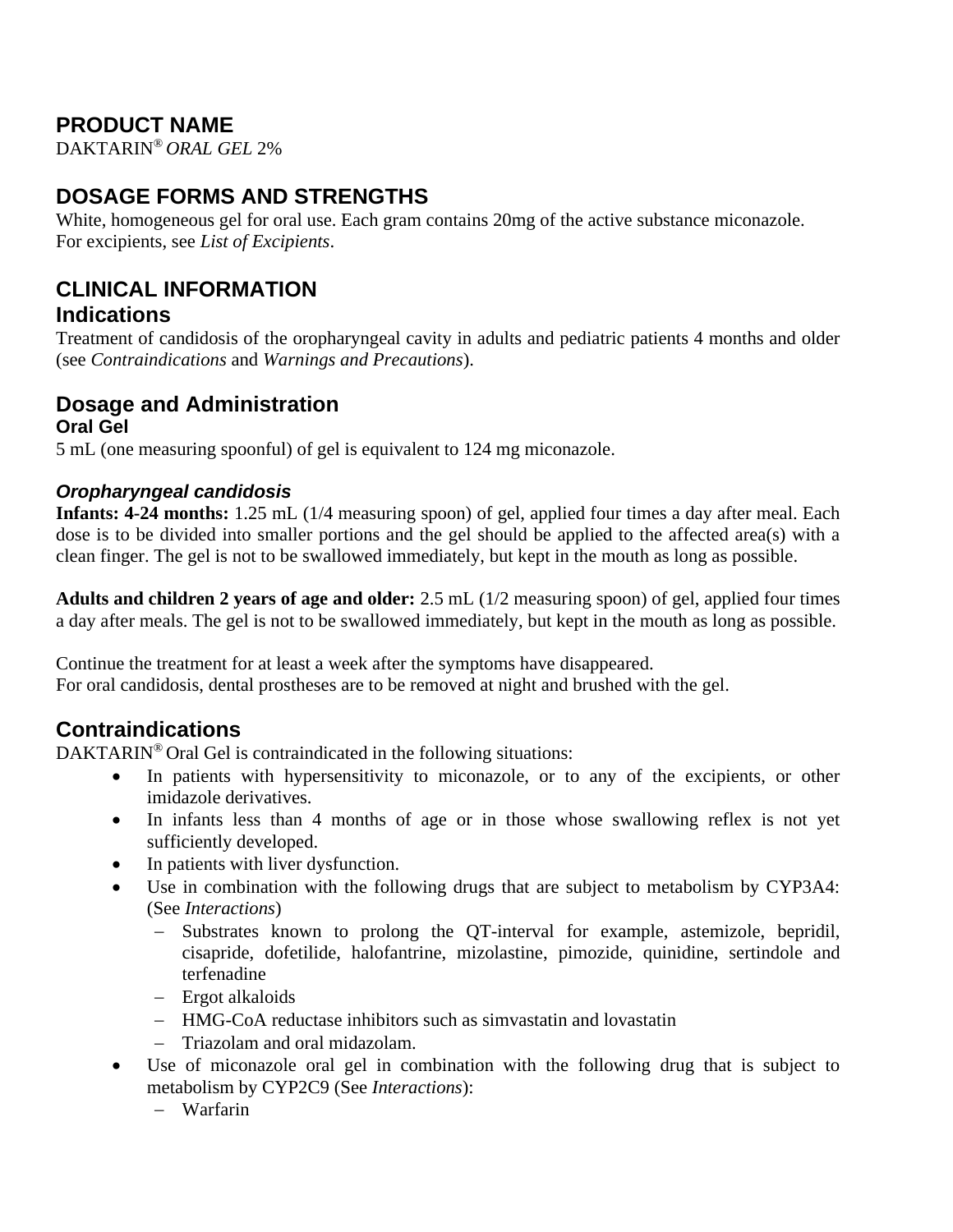## **Warnings and Precautions**

It is advisable to monitor miconazole and phenytoin levels, if these 2 drugs are used concomitantly.

In patients using certain oral hypoglycemics such as sulfonylureas, an enhanced therapeutic effect leading to hypoglycemia may occur during concomitant treatment with miconazole and appropriate measures must be considered (See *Interactions*).

It is important to take into consideration the variability of the maturation of the swallowing function in infants, especially when giving DAKTARIN® gel to infants between the ages of 4-6 months. The lower age limit should be increased to 5-6 months of age for infants who are pre-term, or infants exhibiting slow neuromuscular development.

Particularly in infants and young children (aged 4 months  $-2$  years), caution is required, to ensure that the gel does not obstruct the throat. Hence, the gel is not to be applied to the back of the throat. Each dose is to be divided into smaller portions and applied into the mouth with a clean finger. Observe the patient for possible choking. Also due to the risk of choking, the gel must not be applied to the nipple of a breast-feeding woman for administration to an infant.

Severe hypersensitivity reactions, including anaphylaxis and angioedema, have been reported during treatment with DAKTARIN® (see *Adverse Reactions*). If a reaction suggesting hypersensitivity should occur, the treatment should be discontinued.

Serious skin reactions (e.g. Toxic epidermal necrolysis and Stevens Johnson syndrome) have been reported in patients receiving DAKTARIN® (see *Adverse Reactions*). It is recommended that patients be informed about the signs of serious skin reactions, and that use of DAKTARIN® be discontinued at the first appearance of skin rash.

### **Interactions**

When using any concomitant medication, consult the corresponding label for information on the route of metabolism. Miconazole can inhibit the metabolism of drugs metabolized by the CYP3A4 and CYP2C9 enzyme systems. This can result in an increase and/or prolongation of their effects, including adverse effects.

Oral miconazole is contraindicated with the co-administration of the following drugs that are subject to metabolism by CYP3A4 (see *Contraindications*):

- Substrates known to prolong the QT-interval for example, astemizole, bepridil, cisapride, dofetilide, halofantrine, mizolastine, pimozide, quinidine, sertindole and terfenadine
- Ergot alkaloids
- HMG-CoA reductase inhibitors such as simvastatin and lovastatin,
- Triazolam and oral midazolam.

Miconazole oral gel is contraindicated with the co-administration of the following drug that is subject to metabolism by CYP2C9 (see *Contraindications*):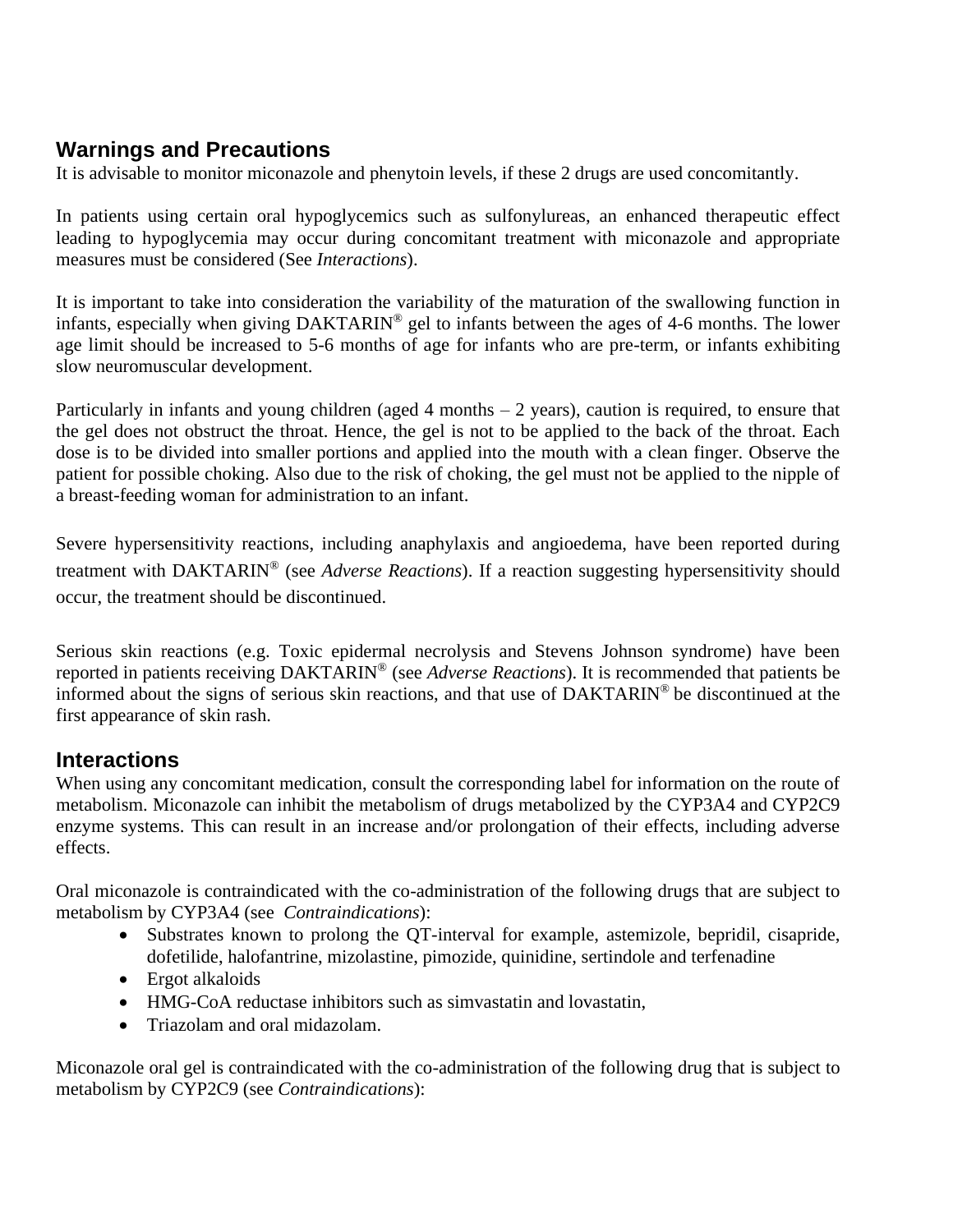• Warfarin

When co-administered with oral miconazole the following drugs must be used with caution because of a possible increase or prolongation of the therapeutic outcome and/or adverse effects. If necessary, reduce their dosage and, where appropriate, monitor the plasma levels:

- Drugs subject to metabolism by CYP2C9 (see *Warnings and Precautions*):
	- − Oral anticoagulants such as warfarin
	- − Oral hypoglycemics such as sulfonylureas
	- − Phenytoin
- Other drugs subject to metabolism by CYP3A4:
	- − HIV protease inhibitors such as saquinavir
	- − Certain antineoplastic agents such as vinca alkaloids, busulfan and docetaxel
	- − Certain calcium channel blockers such as dihydropyridines and verapamil
	- − Certain immunosuppressive agents: cyclosporine, tacrolimus, sirolimus (rapamycin)
	- − Others: alfentanil, alprazolam, brotizolam, buspirone, carbamazepine, cilostasol, disopyramide, ebastine, methylprednisolone, midazolam IV, reboxetine, rifabutin, sildenafil, and trimetrexate.

### **Interactions Pregnancy**

At clinically relevant exposures, animal studies do not indicate direct or indirect harmful effects with respect to reproductive toxicity. As a precautionary measure, it is preferable to avoid the use of DAKTARIN<sup>®</sup> during pregnancy unless the benefit of therapy to the patient is considered to outweigh the risks to the fetus.

### **Breast-feeding**

There are no data available on the excretion of miconazole in human milk; therefore caution should be exercised when prescribing DAKTARIN® to nursing women (see *Warnings and Precautions*).

## **Effects on Ability to Drive and Use Machines**

DAKTARIN® does not affect alertness or driving ability.

## **Adverse Reactions**

Throughout this section, adverse reactions are presented. Adverse reactions are adverse events that were considered to be reasonably associated with the use of miconazole based on the comprehensive assessment of the available adverse event information. A causal relationship with miconazole cannot be reliably established in individual cases. Further, because clinical trials are conducted under widely varying conditions, adverse reaction rates observed in the clinical trials of a drug cannot be directly compared to rates in the clinical trials of another drug and may not reflect the rates observed in clinical practice.

The safety of DAKTARIN® Oral Gel was evaluated in 88 adult patients with oral candidiasis or oral mycoses who participated in one randomized, active-controlled, double-blind clinical trial and three open-label clinical trials. These patients took at least one dose of DAKTARIN® Oral Gel and provided safety data.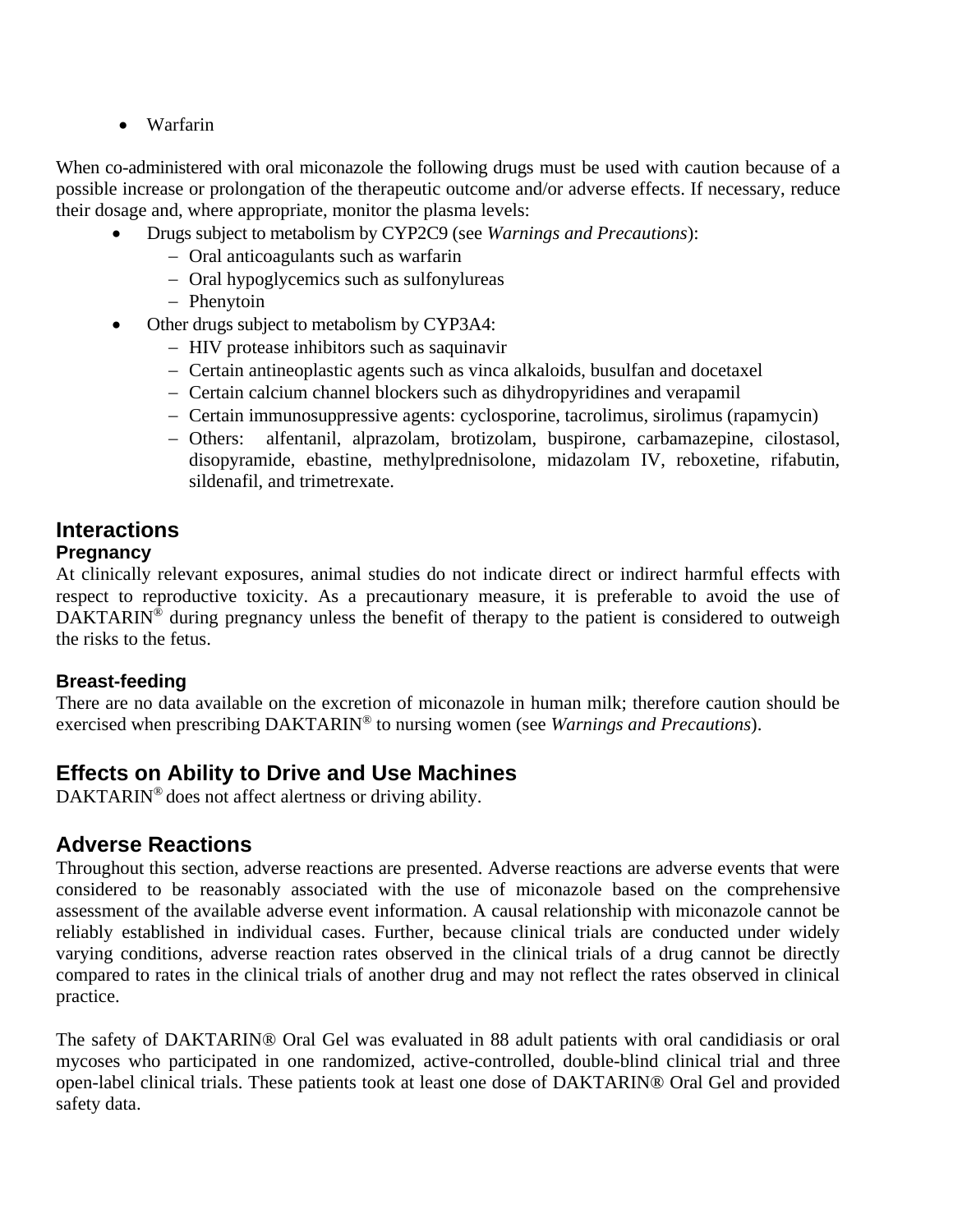Adverse reactions reported by DAKTARIN® Oral Gel-treated adult patients in the four clinical trials are shown in Table 1.

|                                                             | <b>DAKTARIN</b> |
|-------------------------------------------------------------|-----------------|
| <b>System Organ Class</b>                                   | Oral Gel        |
| Preferred Term                                              | $\%$            |
|                                                             | $(N=88)$        |
| <b>Nervous System Disorders</b>                             |                 |
| Dysgeusia                                                   | 1.1             |
| <b>Gastrointestinal Disorders</b>                           |                 |
| Dry mouth                                                   | 2.3             |
| Nausea                                                      | 4.5             |
| Oral discomfort                                             | 3.4             |
| Vomiting                                                    | 1.1             |
| <b>General Disorders and Administration Site Conditions</b> |                 |
| Product taste abnormal                                      | 4.5             |

**Table 1: Adverse Reactions Reported by Adult Patients in Four Clinical Trials of DAKTARIN® Oral Gel**

The safety of DAKTARIN<sup>®</sup> Oral Gel was evaluated in 23 pediatric patients with oral candidiasis who participated in one randomized, active-controlled, open-label clinical trial in pediatric patients aged  $\leq$ 1 month to 10.7 years. These patients took at least one dose of DAKTARIN<sup>®</sup> Oral Gel and provided safety data.

Adverse reactions reported for DAKTARIN® Oral Gel-treated pediatric patients in the one clinical trial are presented in Table 2.

| ACUVE-CONtrolled, Open-Label Chilical Trial of DANTANIN° Oral Gel |                  |  |  |  |
|-------------------------------------------------------------------|------------------|--|--|--|
| <b>System Organ Class</b>                                         | <b>DAKTARIN®</b> |  |  |  |
| Preferred Term                                                    | Oral Gel         |  |  |  |
|                                                                   | $\%$             |  |  |  |
|                                                                   | $(N=23)$         |  |  |  |
| <b>Gastrointestinal Disorders</b>                                 |                  |  |  |  |
| Nausea                                                            | 13.0             |  |  |  |
| Regurgitation                                                     | 8.7              |  |  |  |
| Vomiting                                                          | 13.0             |  |  |  |

|  |  |  |  |  | Table 2: Adverse Reactions Reported by Pediatric Patients in a Randomized, |
|--|--|--|--|--|----------------------------------------------------------------------------|
|  |  |  |  |  | Active-Controlled, Open-Label Clinical Trial of DAKTARIN® Oral Gel         |

#### **Post-marketing experience**

In Table 3, adverse reactions are presented by frequency category based on spontaneous reporting rates.

| Very common | $\geq$ 1/10                            |
|-------------|----------------------------------------|
| Common      | $\geq$ 1/100 and < 1/10                |
| Uncommon    | $\geq$ 1/1,000 and <1/100              |
| Rare        | $\geq$ 1/10,000 and <1/1,000           |
| Very rare   | $\langle 1/10,000,$ including isolated |
|             | reports                                |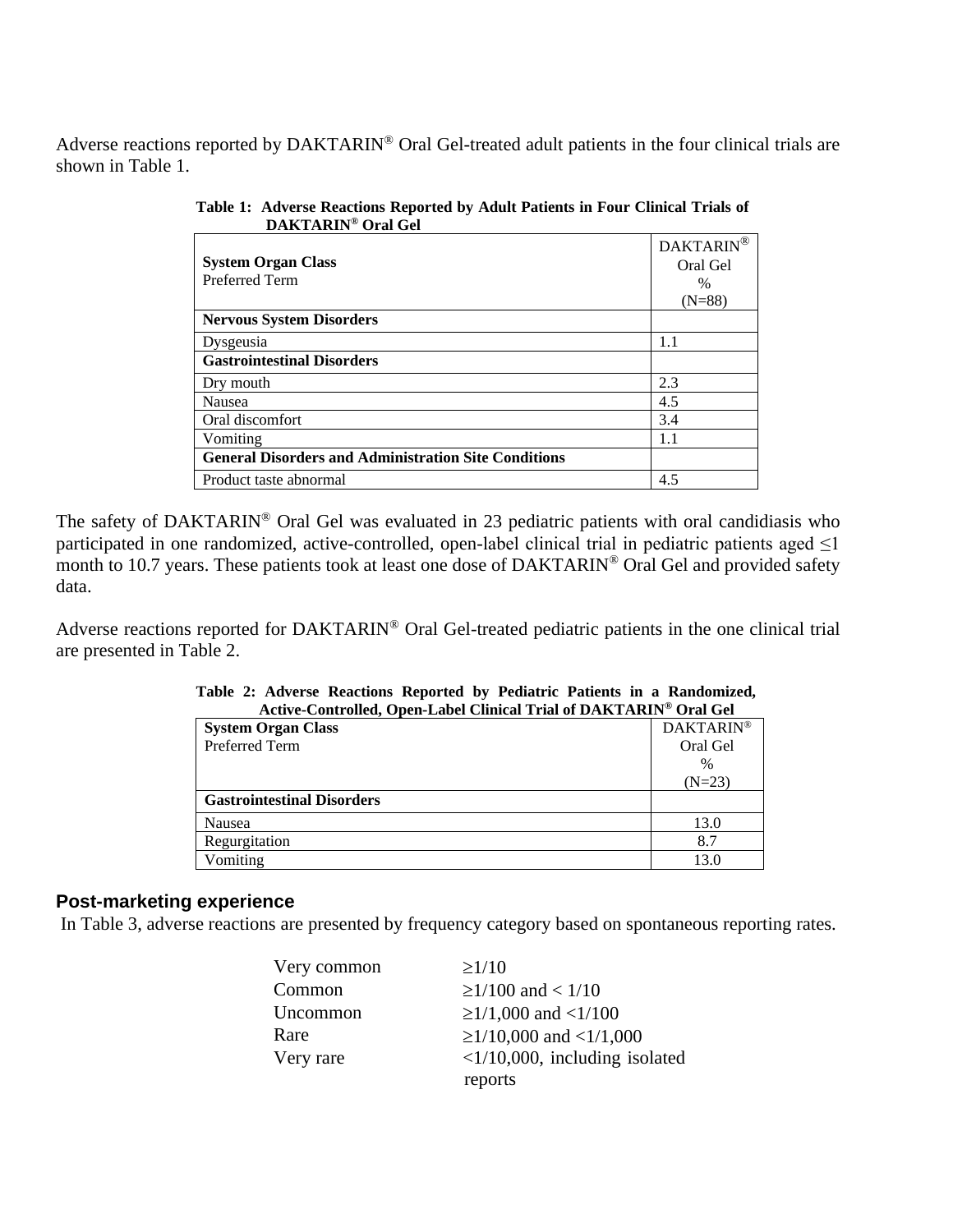|                                               | Table 3. Adverse Reactions Identified During Post-marketing Experience with<br>DAKTARIN® by Frequency Category Estimated from Spontaneous Reporting Rates                                      |
|-----------------------------------------------|------------------------------------------------------------------------------------------------------------------------------------------------------------------------------------------------|
| <b>Immune System Disorders</b>                |                                                                                                                                                                                                |
| Very rare                                     | Anaphylactic reaction, Hypersensitivity                                                                                                                                                        |
|                                               | <b>Respiratory, Thoracic and Mediastinal Disorders</b>                                                                                                                                         |
| Very rare                                     | Choking (see <i>Contraindications</i> )                                                                                                                                                        |
| <b>Gastrointestinal Disorders</b>             |                                                                                                                                                                                                |
| Very rare                                     | Diarrhea, Stomatitis, Tongue discoloration                                                                                                                                                     |
| <b>Hepatobiliary Disorders</b>                |                                                                                                                                                                                                |
| Very rare                                     | <b>Hepatitis</b>                                                                                                                                                                               |
| <b>Skin and Subcutaneous Tissue Disorders</b> |                                                                                                                                                                                                |
| Very rare                                     | Angioedema, Toxic epidermal necrolysis, Stevens-<br>Johnson syndrome, Urticaria, Rash, Acute generalized<br>exanthematous pustulosis, Drug reaction with<br>eosinophilia and systemic symptoms |

## **Overdose**

### **Symptoms and signs**

In the event of accidental overdose, vomiting and diarrhea may occur.

### **Treatment**

Treatment is symptomatic and supportive. A specific antidote is not available.

## **PHARMACOLOGICAL PROPERTIES Pharmacodynamic Properties**

Pharmacotherapeutic group: Anti-infectives and antiseptics for local oral treatment and Imidazole derivatives, ATC Code: A01AB09 and A07AC01

#### **Mechanism of action**

Miconazole possesses an antifungal activity against the common dermatophytes and yeasts.

Miconazole inhibits the biosynthesis of ergosterol in fungi and changes the composition of other lipid components in the membrane, resulting in fungal cell necrosis.

### **Pharmacokinetic Properties**

#### **Absorption**

Miconazole is systemically absorbed after administration as the oral gel. Administration of a 60 mg dose of miconazole as the oral gel results in peak plasma concentrations of 31 to 49 ng/mL, occurring approximately two hours post-dose.

### **Distribution**

Absorbed miconazole is bound to plasma proteins (88.2%), primarily to serum albumin and red blood cells (10.6%).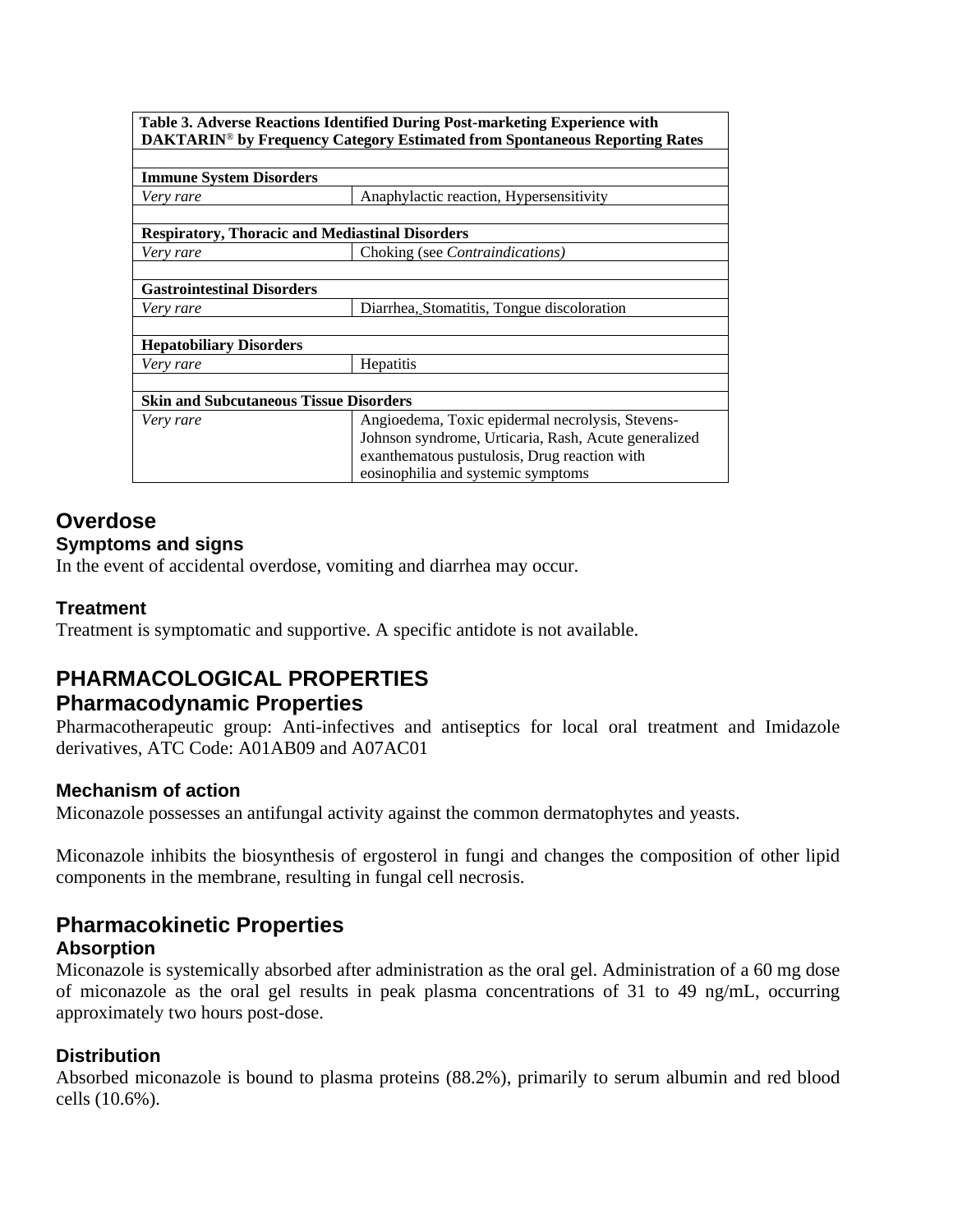#### **Metabolism**

The absorbed portion of miconazole is largely metabolized; less than 1% of an administered dose is excreted unchanged in the urine. About 50% of an oral dose may be excreted in the feces partly metabolized and partly unchanged.

### **Elimination**

The terminal half-life of plasma miconazole is 20 to 25 hours in most patients.

### **Special populations** *Renal impairment*

The elimination half-life of miconazole is similar in renally impaired patients. Plasma concentrations of miconazole are moderately reduced (approximately 50%) during hemodialysis.

# **NON-CLINICAL INFORMATION**

Preclinical data reveal no special hazard for humans based on conventional studies of local irritation, single and repeated dose toxicity, genotoxicity, and toxicity to reproduction.

## **PHARMACEUTICAL INFORMATION List of Excipients**

Alcohol Cocoa flavor Glycerol Orange flavor Pregelatinized potato starch Polysorbate Purified water Sodium saccharin

## **Incompatibilities**

None known.

## **Shelf Life**

Refer to Expiry on Outer Carton

## **Storage Conditions**

Store between 15 and 30°C. Keep out of the sight and reach of children.

## **Nature and Contents of Container**

DAKTARIN<sup>®</sup> is supplied as a 2% oral gel. The gel comes in tubes of 15g.